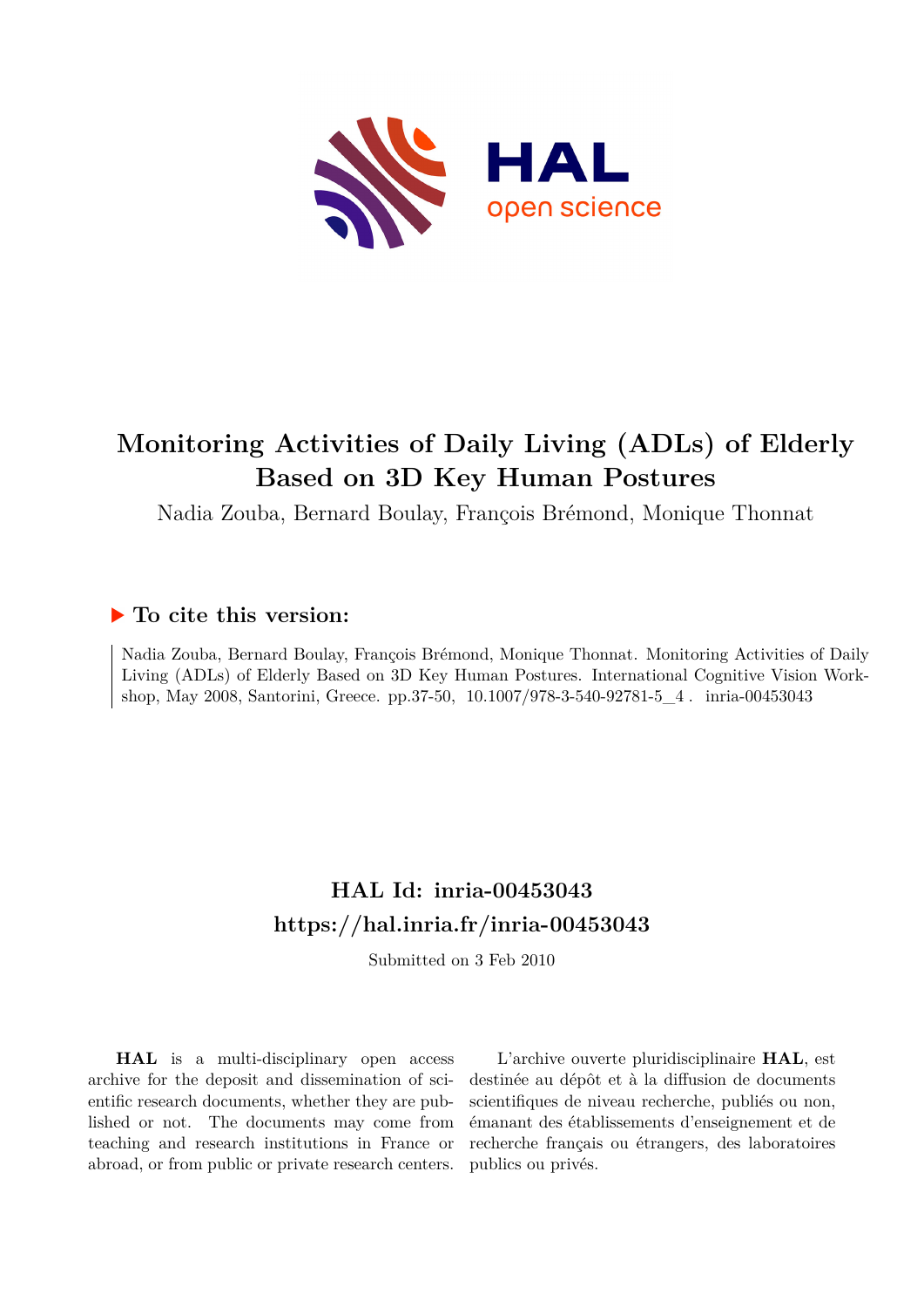# Monitoring Activities of Daily Living (ADLs) of Elderly Based on 3D Key Human Postures

## Nadia ZOUBA, Bernard BOULAY, Francois BREMOND and Monique THONNAT

INRIA Sophia Antipolis, PULSAR Team, 2004, route des Lucioles, BP93, 06902 Sophia Antipolis Cedex, France

Abstract. This paper presents a cognitive vision approach to recognize a set of interesting activities of daily living (ADLs) for elderly at home. The proposed approach is composed of a video analysis component and an activity recognition component.

A video analysis component contains person detection, person tracking and human posture recognition. A human posture recognition is composed of a set of postures models and a dedicated human posture recognition algorithm.

Activity recognition component contains a set of video event models and a dedicated video event recognition algorithm.

In this study, we collaborate with medical experts (gerontologists from Nice hospital) to define and model a set of scenarios related to the interesting activities of elderly. Some of these activities require to detect a fine description of human body such as postures. For this purpose, we propose ten 3D key human postures usefull to recognize a set of interesting human activities regardless of the environment. Using these 3D key human postures, we have modeled thirty four video events, simple ones such as "a person is standing" and composite ones such as "a person is feeling faint". We have also adapted a video event recognition algorithm to detect in real time some activities of interest by adding posture.

The novelty of our approach is the proposed 3D key postures and the set of activity models of elderly person living alone in her/his own home.

To validate our proposed models, we have performed a set of experiments in the Gerhome laboratory which is a realistic site reproducing the environment of a typical apartment. For these experiments, we have acquired and processed ten video sequences with one actor. The duration of each video sequence is about ten minutes and each video contains about 4800 frames.

Keywords: 3D human posture, posture models, event models, ADLs.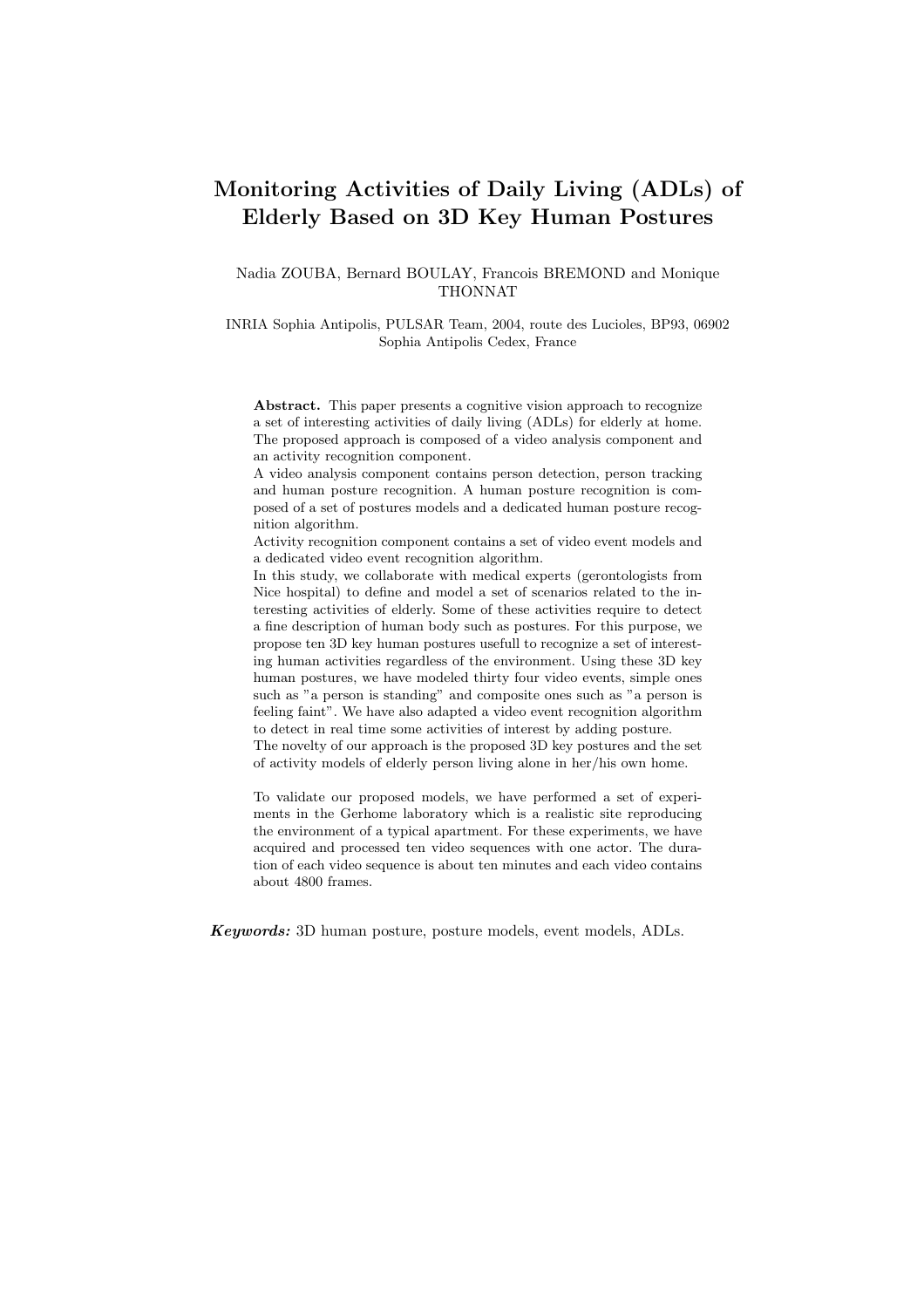## 1 Introduction

The elderly population is expected to grow dramatically over the next 20 years. The number of people requiring care will grow accordingly, while the number of people able to provide this care will decrease. Without receiving sufficient care, elderly are at risk of loosing their independence. Thus a system permitting elderly to live safely at home is more than needed. Medical professionals believe that one of the best ways to detect emerging physical and mental health problems, before it becomes critical - particularly for the elderly - is analyzing the human behavior and looking for changes in the activities of daily living (ADLs). Typical ADLs include sleeping, meal preparation, eating, housekeeping, bathing or showering, dressing, using the toilet, doing laundry, and managing medications. As a solution to this issue, we propose an approach which consists in the modeling of ten 3D key human postures useful to recognize some interesting activities of elderly. The recognition of these postures is based on using the human posture recognition algorithm proposed in [1] which can recognize in real time human postures with only one static camera regardless of its position. In this paper, we focus on recognizing activities that elderly are able to do (e.g. ability of elderly person to reach and open a kitchen cupboard). The recognition of these interesting activities helps medical experts (gerontologists) to evaluate the degree of frailty of elderly by detecting changes in their behavior patterns.

We also focus on detecting critical situations of elderly (e.g. feeling faint, falling down), which can indicate the presence of health disorders (physical and/or mental). The detection of these critical situations can enable early assistance of elderly.

In this paper, section 2 briefly reviews previous work on human posture recognition and activity recognition using video cameras. Section 3 describes our activity recognition approach. Results of the approach are reported in section 4. Finally, conclusion and future works are presented in section 5.

## 2 State of the Art

In this section we present firstly previous work on human posture recognition using 2D and 3D approaches, and secondly previous work on activity recognition.

#### 2.1 Human Posture Recognition by Video Cameras

The vision techniques to determine human posture can be classified according to the type of model used (explicit, statistical, ...) and the dimensionality of the work space (2D or 3D). The **2D approaches** with explicit models  $[2]$ try to detect some body parts. They are sensitive to segmentation errors. The 2D approaches with statistical models [3] are then proposed to handle the problems due to segmentation. These two 2D approaches are well adapted for

2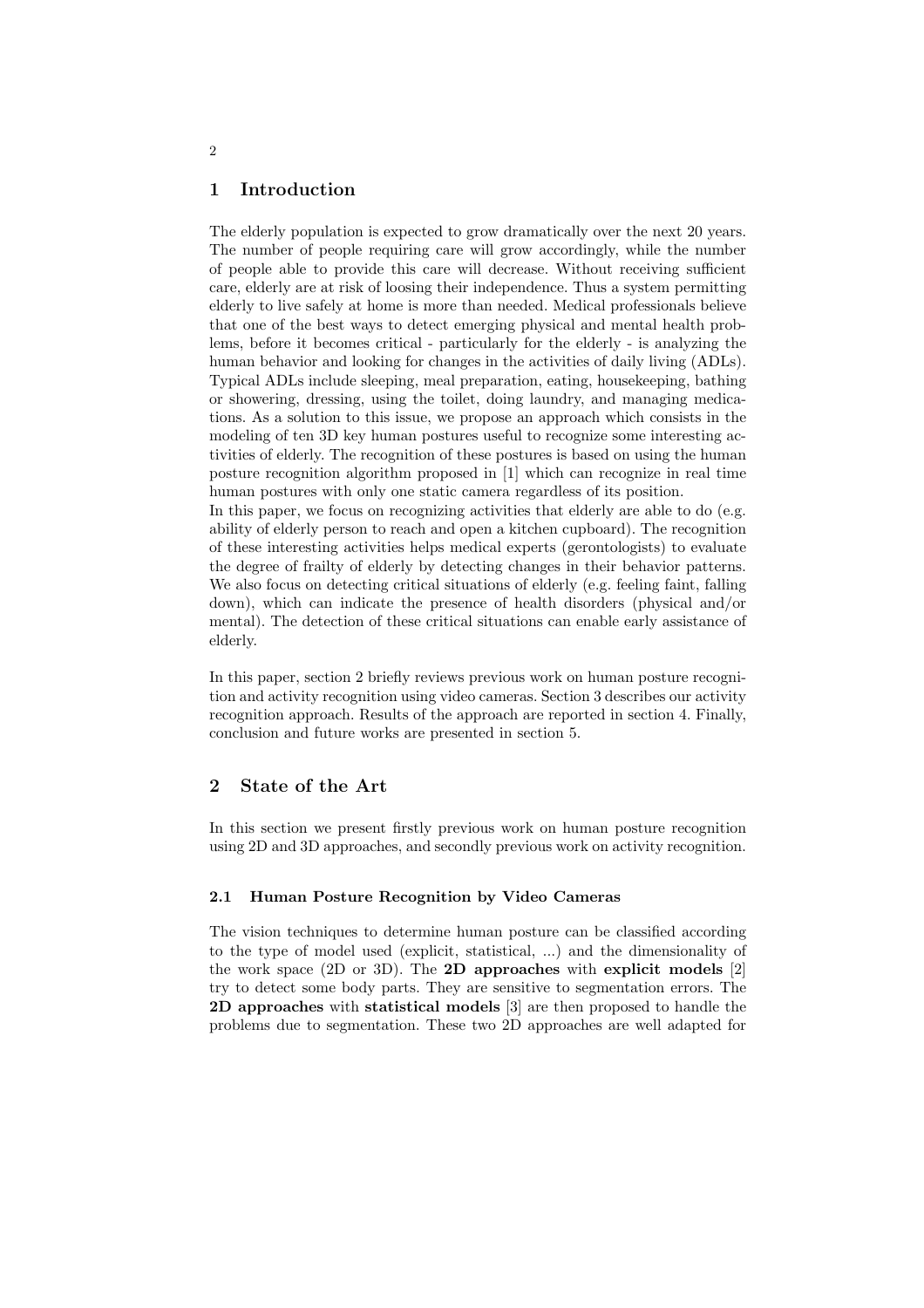real time processing but they depend on the camera view point. The **3D** approaches can also be classified in statistical and model based techniques. They consist in computing the parameters of the 3D model, such as the model projection on the image plane fits with the input image (often the silhouette). Some approaches compare the contour of the input silhouette with one of the projected model. In [4], the authors propose a method to reconstruct human posture from un-calibrated monocular image sequences. The human body articulations are extracted and annotated manually on the first image of a video sequence, then image processing techniques (such as linear prediction or least square matching) are used to extract articulations from the other frames. The learning-based approaches avoid the need of an explicit 3D human body model. In [5], the authors propose a learning-based method for recovering 3D human body posture from single images and monocular image sequences. These 3D approaches are partially independent from the camera view point but they need to define many parameters to model the human posture.

In this study, we choose to use an **hybrid approach** described in [1]. This approach combines the advantages of the 2D and 3D approaches to recognize the entire human body postures in real-time. It is based on a 3D human model and is independent from the point of view of the camera and employs silhouette represented from 2D approaches to provide a real-time processing.

## 2.2 Activity Recognition

Previous activity detection research focused on analyzing individual human behaviors. **Rule-based methods** proposed in [6] have shown their merits in action analysis. Rule-based systems may have difficulties in defining precise rules for every behavior because some behaviors may consist of fuzzy concepts. Statistical approaches, from template models, linear models, to graphic models, have been used in human activity analysis. Yacoob and Black [7] used linear models to track cyclic human motion. Jebara and Pentland [8] employed conditional Expectation Maximization to model and predict actions. Aggarwal et. al. [9] has reviewed different methods for human motion tracking and recognition. The probabilistic and stochastic approaches include HMM (Hidden Markov Model) and NNs (Neuronal Networks). They are represented by graphs. Hidden Markov models [10] have been used for recognizing actions and activities, and illustrated their advantages in modeling temporal relationships between visual-audio events. Chomat and Crowley [11] proposed a probabilistic method for recognizing activities from local spatio-temporal appearance. Intille and Bobick [12] interpret actions using Bayesian networks among multiple agents. Bayesian networks can combine uncertain temporal information and compute the likelihood for the trajectory of a set of objects to be a multi-agent action. Recently, Jesse Hoey et al. [13] successfully used only cameras to assist person with dementia during handwashing. The system uses only video inputs, and combines a Bayesian sequential estimation framework for tracking hands and towel, with a decision using a partially observable Markov decision process. Most of these methods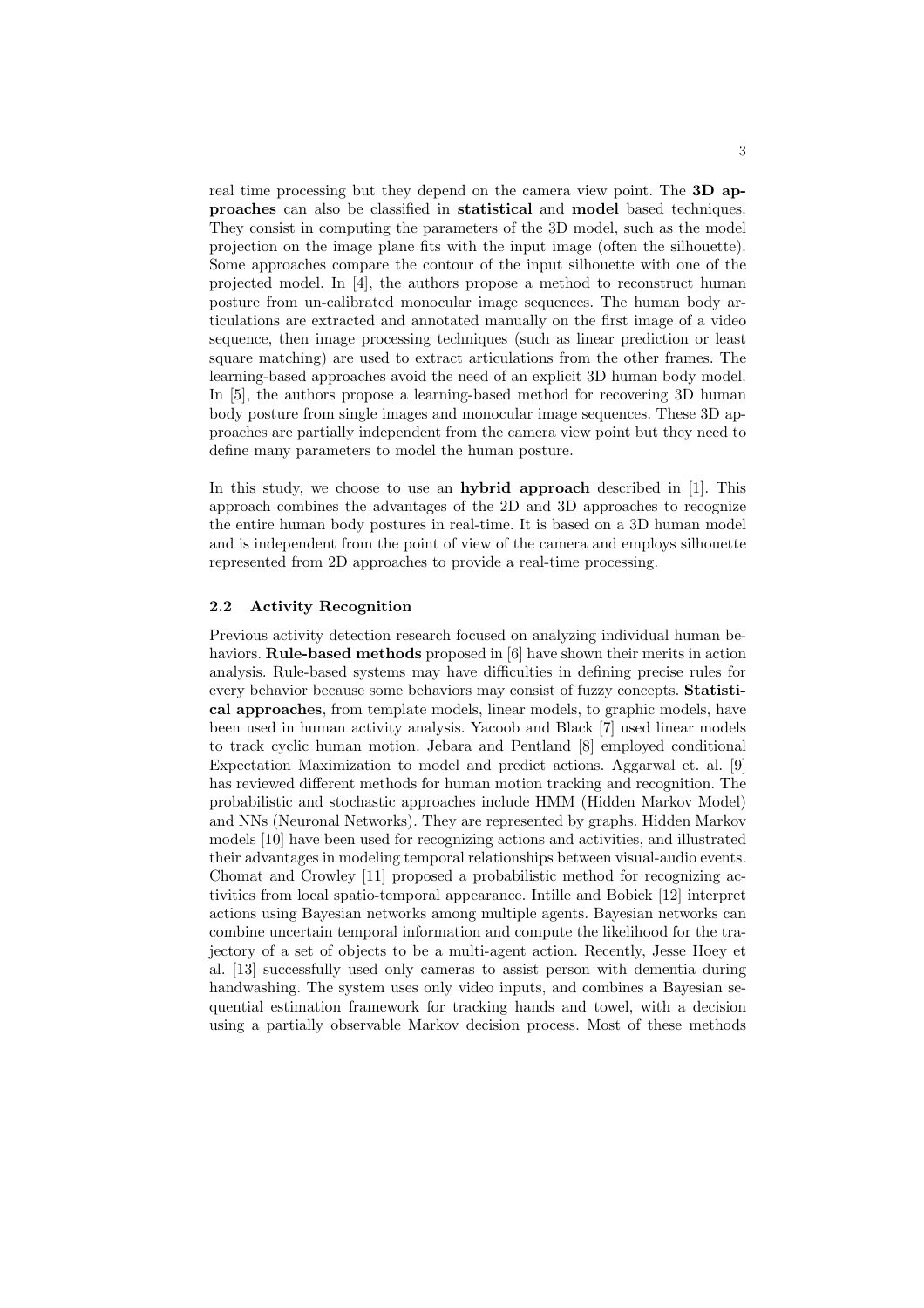mainly focus on a specific human activity and their description are not declarative and it is often difficult to understand how they work (especially for NNs). In consequence, it is relatively difficult to modify them or to add a priori knowledge. The deterministic approaches use a priori knowledge to model the events to recognize [14]. This knowledge usually corresponds to rules defined by experts from the application domain. These approaches are easy to understand but their expressiveness is limited, due to the fact that the variety of the real world is difficult to represent by logic. The approaches based on constraint resolution are able to recognize complex events involving multiple actors having complex temporal relationships.

In this work we have used the approach described in [15]. This approach is based on constraint resolution. It uses a declarative representation of events which are defined as a set of spatio-temporal and logical constraints. This technique is easy to understand since it is based on constraints which are defined in a declarative way.

The next section presents the approach for activity recognition we used in this paper.

# 3 The Proposed Activity Recognition Approach

#### 3.1 Overview

The proposed approach is composed of (1) a video analysis component which contains person detection, person tracking and a human posture recognition, (2) an activity recognition component which contains a set of video event models and a video event recognition algorithm. A simplified scheme of the proposed approach is given in figure 1. Firstly, we present the video analysis component and secondly the activity recognition component.

#### 3.2 Video Analysis

In this section we describe shortly person detection and tracking method. We also describe the used human posture recognition algorithm and we detail the proposed 3D posture models.

Person Detection and Tracking. For detecting and tracking person we use a set of vision algorithms coming from a video interpretation platform described in [16]. A first algorithm segments moving pixels in the video into a binary image by subtracting the current image with the reference image. The reference image is updated along the time to take into account changes in the scene (light, object displacement, shadows). The moving pixels are then grouped into connected regions, called blobs. A set of 3D features such as 3D position, width and height are computed for each blob. Then the blobs are classified into predefined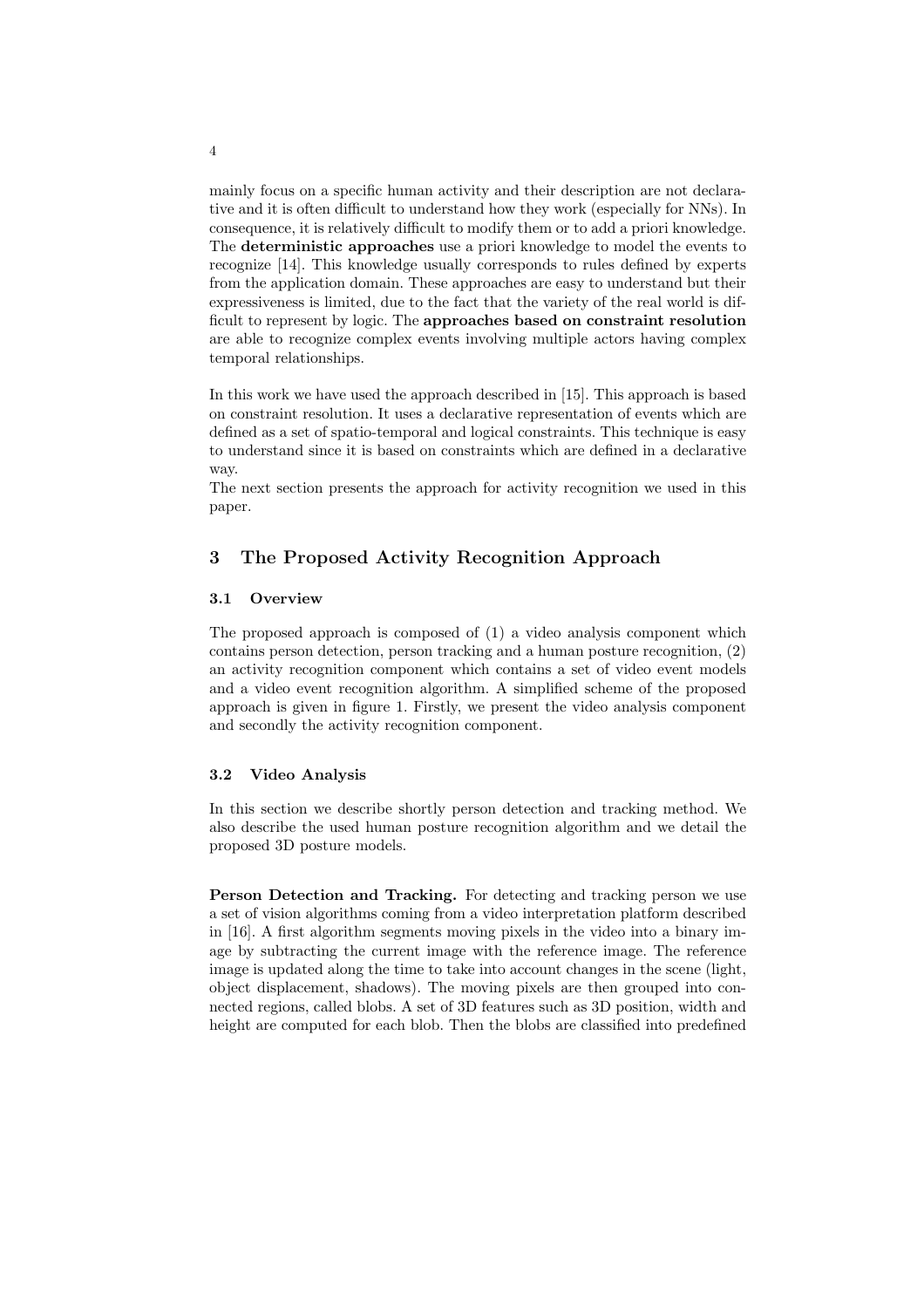

Fig. 1. The architecture for the proposed approach. The contribution of this paper is represented with black background

classes (e.g. person). After that the tracking task associates to each new classified blob a unique identifier and maintains it globally throughout the whole video. Figure 2 illustrates the detection, classification and tracking of a person in the experimental laboratory.



Fig. 2. Detection, classification and tracking of a person. (a) represents the original image. (b) the moving pixels are highlighted in white and clustered into a mobile object enclosed in an orange bounding box. (c) the mobile object is classified as a person. (d) shows the individual identifier (IND 0) and a colored box associated to the tracked person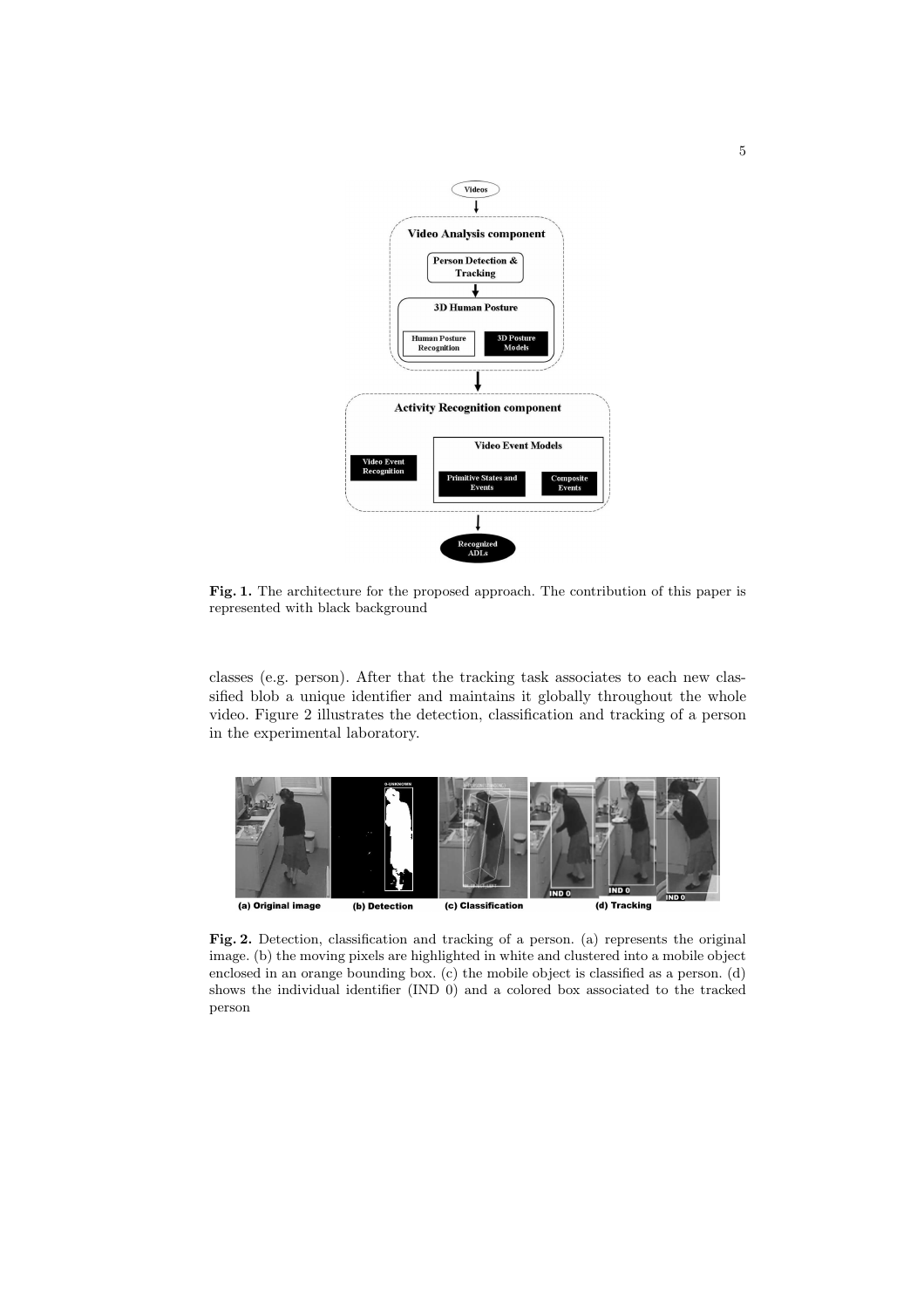3D Human Posture Recognition. In this section, we firstly present the human posture recognition algorithm and secondly the proposed 3D posture models.

– Human Posture Recognition Algorithm: We have used a human posture recognition algorithm [1] in order to recognize in real time a set of human postures once the person evolving in the scene is correctly detected. This algorithm determines the posture of the detected person using the detected silhouette and its 3D position. The human posture recognition algorithm is based on the combination between a set of 3D human model with a 2D approach. These 3D models are projected in a virtual scene observed by a virtual camera which has the same characteristics (position, orientation and field of view) than the real camera. The 3D human silhouettes are then extracted and compared with the detected silhouette using a 2D techniques (projection of the silhouette pixels on the horizontal and vertical axes, see figure 3).



**Fig. 3.** Horizontal projection of model and detected silhouettes.  $I_o$  (resp.  $I_m$ ) represents the overdetected (resp. misdetected) region

$$
R_o(H) = \frac{\sum_{i \in I_o(H_i^d - H_i^a)^2}}{\sum_i (H_i^d)^2}, \ R_m(H) = \frac{\sum_{i \in I_m(H_i^d - H_i^a)^2}}{\sum_i (H_i^a)^2}
$$
(1)  

$$
(\alpha_1, \alpha_2, \beta_1, \beta_2) \in [0, 1]^4, \alpha_1 + \alpha_2 + \beta_1 + \beta_2 = 1
$$

The distance from the detected silhouette to the model silhouette is computed with the equation (2):

$$
dist(S_a, S_d) = \alpha_1 R_o(H) + \beta_1 R_m(H) + \alpha_2 R_o(V) + \beta_2 R_m(V) \tag{2}
$$

The most similar extracted 3D silhouette corresponds to the current posture of the observed person. This algorithm is real time (about eight frames per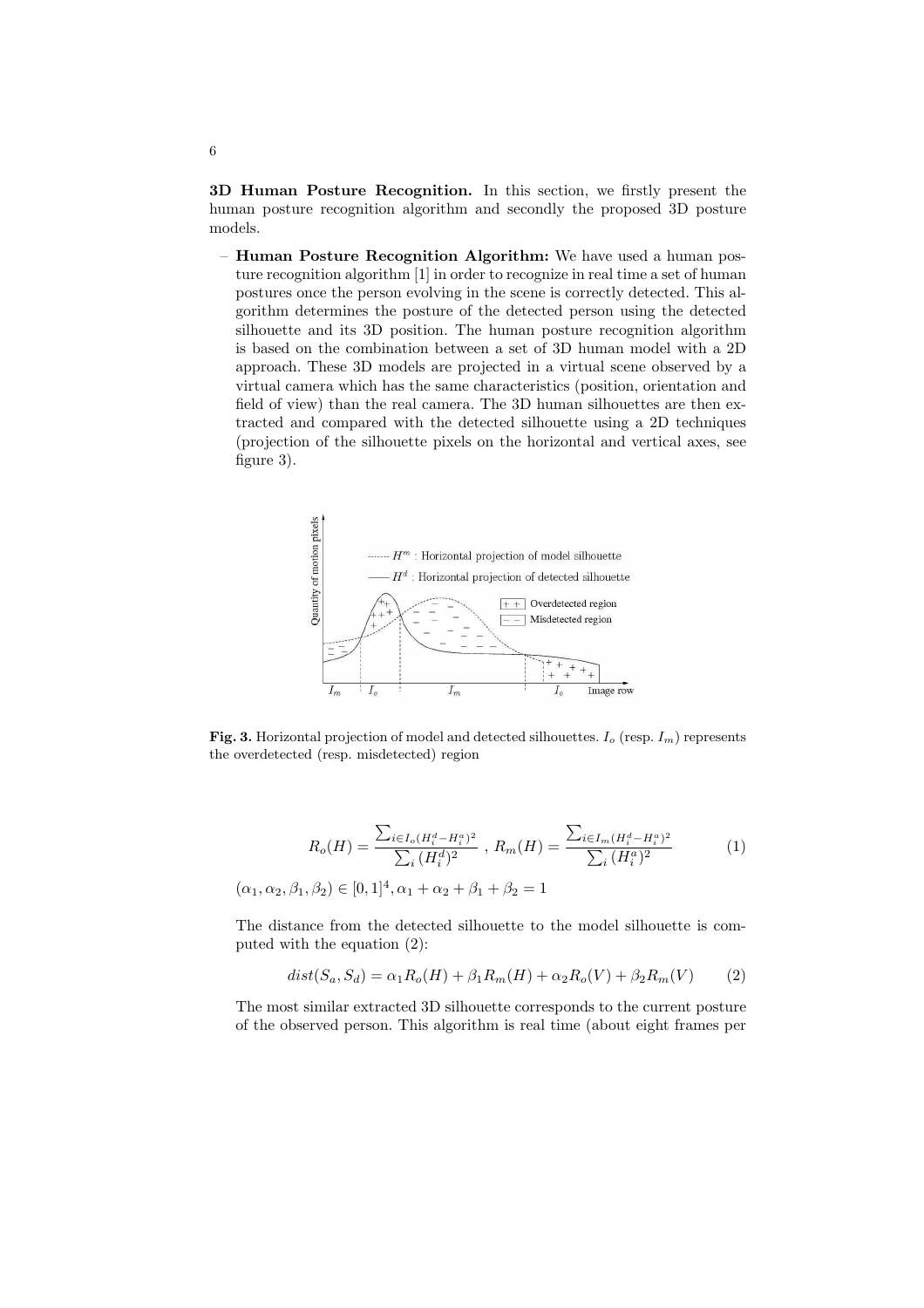second), requires only a fix video camera and do not depend on the camera position.

– 3D Posture Models: The posture models are based on a 3D geometrical human model. We propose ten 3D key human postures which are useful to recognize activities of interest. These postures are displayed in figure 4: standing (a), standing with arm up (b), standing with hands up (c), bending (d), sitting on a chair (e), sitting on the floor with outstretched legs (f), sitting on the floor with flexed legs  $(g)$ , slumping  $(h)$ , lying on the side with flexed legs (i), and lying on the back with outstretched legs (j). Each of these postures plays a significant role in the recognition of the targeted activities of daily living. For example, the posture "standing with arm up" is used to detect when a person reaches and opens kitchen cupboard and her/his ability to do it. The posture "standing with hands up" is used to detect when a person is carrying an object such as plates. These proposed human postures are not an exhaustive list but represent the key human postures taking part in everyday activities.



Fig. 4. The proposed 3D human postures

#### 3.3 Activity Recognition

In this section, we firstly describe the video event recognition algorithm and secondly we present the proposed video event models .

Video Event Recognition Algorithm. The video event recognition algorithm detects which event is happening from a stream of observed persons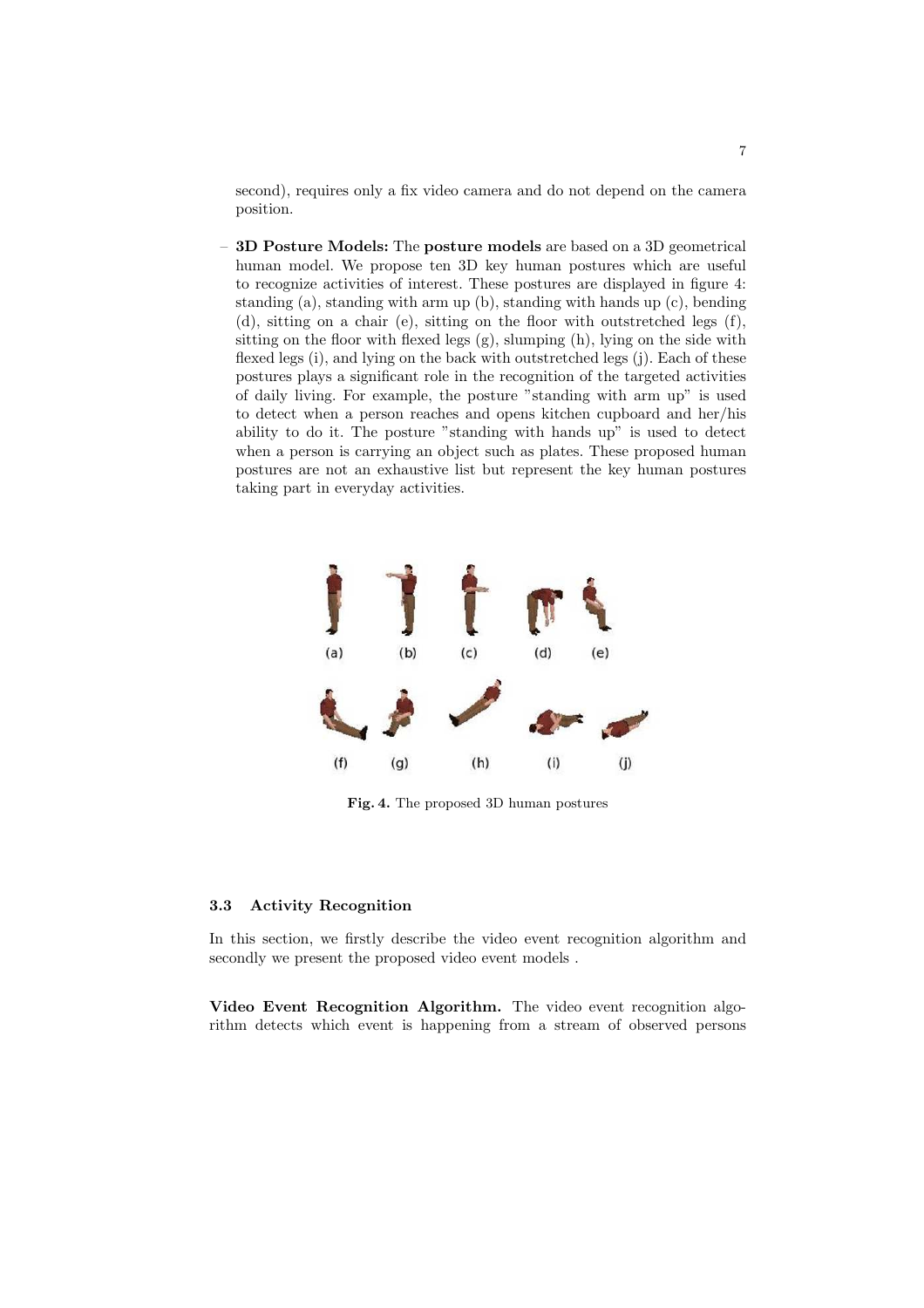tracked by a vision component at each instant. The recognition process takes as input the a priori knowledge of the scene and the event models.

An event is composed of actors, sub-events and constraints. An actor can be a person tracked as a mobile object by the vision component or a static object of the observed environment like a chair. A person is represented by her/his characteristics: her/his position in the observed environment, width, velocity,... A static object of the environment is defined by a priori knowledge and can be either a zone of interest (e.g. the entrance zone) or a piece of equipment (a 3D object such as a table). A zone is represented by its vertices and a piece of equipment is represented by a 3D bounding box. The zones and the equipment constitute the scene context of the observed environment.

To recognize the pre-defined events at each instant, the algorithm verifies that the sub-events are recognized and the constraints are satisfied.

The video event recognition algorithm is based on the method described in [15]. We have adapted this algorithm to detect in real time some activities of interest by adding posture.

Video Event Models. The event models are defined using an event description language designed in a generic framework [16]. The video event model corresponds to the modeling of all the knowledge used by the system to detect video events occurring in the scene. The description of this knowledge is declarative and intuitive (in natural terms), so that the experts of the application domain can easily define and modify it. Four types of video events (called components) can be defined: primitive states, composite states, primitive events and composite events. A state describes a stable situation in time characterizing one or several physical objects (i.e. actors). A primitive state (e.g. a person is located inside a zone) corresponds to a perceptual property directly computed by the vision components. A composite state is a combination of primitive states. An event is an activity containing at least a change of state values between two consecutive times. A primitive event corresponds to a change of primitive state values (e.g. a person changes a zone). A composite event is a combination of primitive states and/or primitive events (e.g. preparing meal). As general model, a video event model is composed of five parts: "**physical objects**" involved in the event (e.g. person, equipment, zones of interest), "components" corresponding to the sub-events composing the event, "forbidden components" corresponding to the events which should not occur during the main event, "constraints" are conditions between the physical objects and/or the components (including symbolic, logical, spatial and temporal constraints including Allens interval algebra operators [17]), and "alarms" describe the actions to be taken when the event is recognized.

In the framework of homecare monitoring, in collaboration with gerontologists, we have modeled several primitive states, primitive events and composite events. First we are interesting in modeling event characteristic of critical situations such as falling down. Second, these events aim at detecting abnormal changes of behavior patterns such as depression. Given these objectives we have selected the activities that can be detected using video cameras. For instance, the detection of "gas stove on" when a person is doing a different activity for a long time is interesting but cannot be easily detected by only video cameras and requires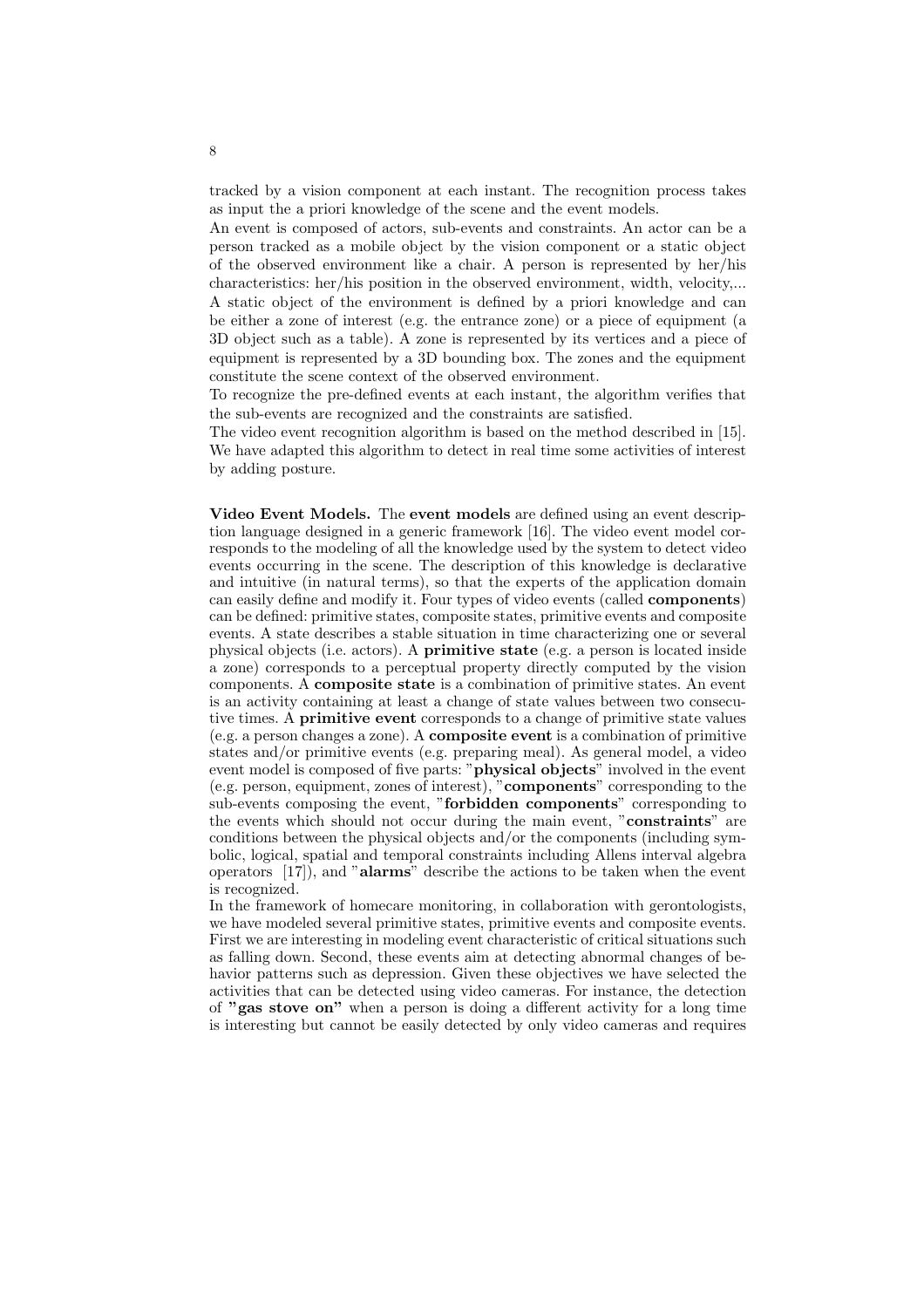additional information such as the one provided by environmental sensors (e.g. gas consumption sensor). In this paper we are focusing only on video cameras and contributions with other environmental sensors for activity recognition belong to other ongoing work.

In this work, we have modeled thirty four video events. In particular, we have defined fourteen primitives states, four of them are related to the location of the person in the scene (e.g. inside kitchen, inside livingroom) and the ten remaining are related to the proposed 3D key human postures. We have defined also four primitive events related to the combination of these primitive states: "standing up" which represents a change state from sitting or slumping to standing, "sitting down" which represents a change state from standing, or bending to sitting on a chair, "sitting up" represents a change state from lying to sitting on the floor, and "lying down" which represents a change state from standing or sitting on the floor to lying. We have defined also six primitive events such as: stay in kitchen, stay in livingroom. These primitive states and events are used to define more composite events.

For this study, we have modeled ten composite events. In this paper, we present just two of them: "feeling faint" and "falling down".

There are different visual definition for describing a person falling down. Thus, we have modeled the event "falling down" with three models:

Falling down 1: A change state from standing, bending, sitting on the floor(with flexed or outstretched legs) and lying (with flexed or outstretched legs).

Falling down 2: A change state from standing, and lying (with flexed or outstretched legs).

Falling down 3: A change state from standing, bending and lying (with flexed or outstretched legs).

The model of the "feeling faint" event is shown bellow. The "feeling faint" model contains three 3D human postures components, involves one person and additional constraints between these components.

```
CompositeEvent(PersonFeelingFaint,
PhysicalObjects( (p: Person) )
Components( (pStand: PrimitiveState Standing(p))
(pBend: PrimitiveState Bending(p))
(pSit: PrimitiveState Sitting_Outstretched_Legs(p)) )
Constraints( (pStand; pBend; pSit)
(pSit's Duration >=10))
Alarm(AText("Person is Feeling Faint")
AType("URGENT")) )
```
#### "Feeling faint" model

The following text shows an example of the definition of the model "falling down  $1"$ .

CompositeEvent(PersonFallingDown1, PhysicalObjects( (p: Person) ) Components( (pStand: PrimitiveState Standing(p))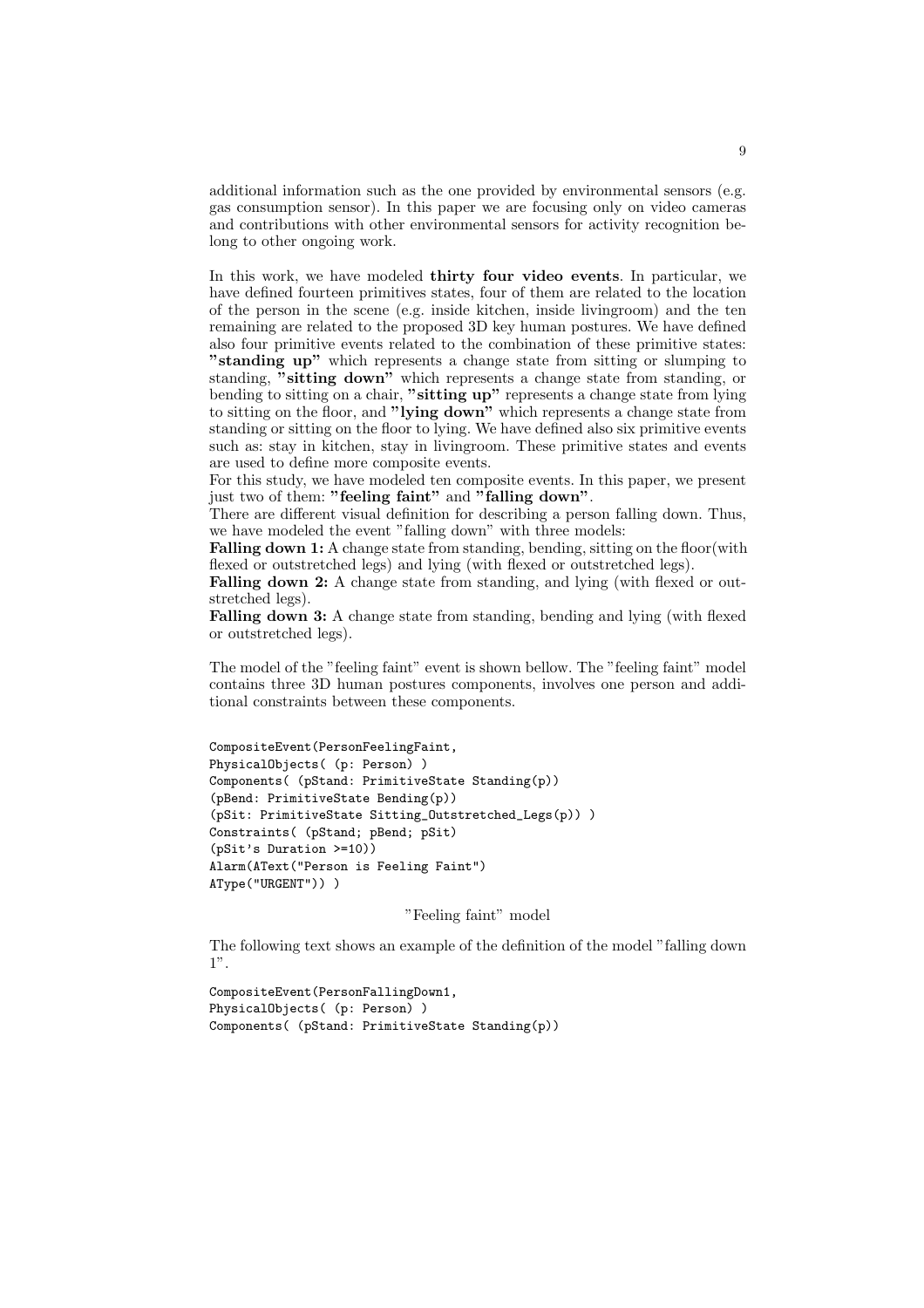```
(pBend: PrimitiveState Bending(p))
(pSit: PrimitiveState Sitting_Flexed_Legs(p))
(pLay: PrimitiveState Lying_Outstretched_Legs(p)) )
Constraints( (pSit before_meet p_Lay)
(pLay's Duration >=50))
Alarm(AText("Person is Falling Down")
AType("VERYURGENT")) )
```
"Falling down 1" model

In this approach we have proposed ten 3D key human postures and thirty four video event models useful to recognize a set of ADLs of elderly living alone in her/his own home. In the next section we present experiments we have done in the Gerhome laboratory and the obtained results.

# 4 Results and Evaluation

This section describes and discusses the experimental results. First, we describe the experimental site we have used to validate our approach and models. Then we show and discuss the results of activity recognition.

#### 4.1 Experimental Site

Developing and testing the impact of the activity monitoring solutions requires a realistic near-life environment in which training and evaluation can be performed. To attain this goal we have set up an experimental laboratory (Gerhome laboratory) to analyze and evaluate our approach. This laboratory is located in the CSTB (Centre Scientifique de Techniques du Batiment) at Sophia Antipolis. It looks like a typical apartment of an elderly person:  $41m^2$  with entrance, livingroom, bedroom, bathroom, and kitchen. The kitchen includes an electric stove, microwave oven, fridge, cupboards, and drawers. 4 video cameras are installed in Gerhome laboratry. One video camera is installed in the kitchen, two video cameras are installed in the livingroom and the last one is installed in the bedroom to detect and track the person in the apartment and to recognize her/his postures. This laboratory plays an important role in research and system development in the domain of activity monitoring and of assisted living. Firstly, it is used to collect data from the different installed video cameras. Secondly, it is used as a demonstration platform in order to visualize the system results. Finally, it is used to assess and test the usability of the system with elderly. Currently, in this experiment, we have collected and processed data acquired by one video camera. The 3D visualization of Gerhome laboratory is illustrated in Figure 5.

#### 4.2 Experimental Results

To validate our models, we have performed a set of human behaviors in the Gerhome laboratory. For this experiment, we have acquired ten videos with one

10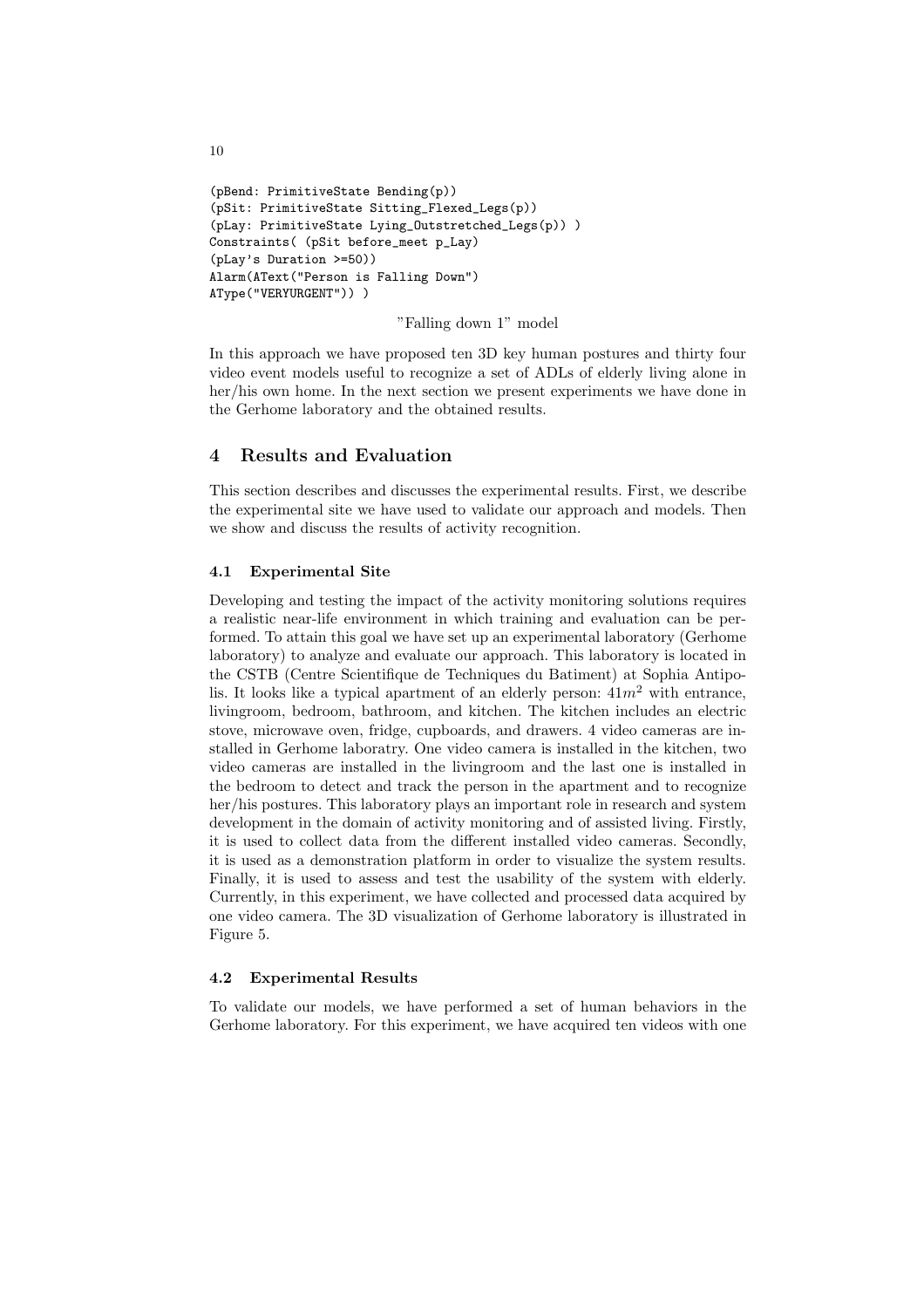human actor. The duration of each video is about ten minutes and each video contains about 4800 frames (about eight frames per second).

For performance evaluation, we use classical metrics. When the system correctly claims that an activity occurs, a true positive (TP) is scored; a false positive (FP) is scored when an incorrect activity is claimed. If an activity occurs and the system does not report it, a false negative (FN) is scored. We then used the precision and sensitivity standard metrics to summarize the system effectiveness. Precision is the ratio  $TP/(TP + FP)$ , and sensitivity is the ratio  $TP/(TP + FN)$ .

The results of the recognition of the primitive states and events are presented in table 1. The primitive states "in the kitchen" and "in the livingroom" are

| States and events Ground truth $\#TP\#FN\#FP$ Precision Sensitivity |     |                |                |                |        |      |
|---------------------------------------------------------------------|-----|----------------|----------------|----------------|--------|------|
| In the kitchen                                                      | 45  | 40             | 5              | 3              | 93%    | 88\% |
| In the livingroom                                                   | 35  | 32             | 3              | 5              | 86\%   | 91\% |
| Standing (a, b, c)                                                  | 120 | 95             | 25             | 20             | 82%    | 79%  |
| $\overline{\text{Sitting}}(e, f, g)$                                | 80  | 58             | 22             | 18             | $76\%$ | 72\% |
| $\overline{\mathrm{Slumping}}(h)$                                   | 35  | 25             | 10             | 15             | 62\%   | 71\% |
| Lying $(i, j)$                                                      | 6   | $\overline{4}$ | $\overline{2}$ | $\overline{2}$ | 66\%   | 66%  |
| Bending (d)                                                         | 92  | 66             | 26             | 30             | 68\%   | 71\% |
| Standing up                                                         | 57  | 36             | 21             | 6              | 85\%   | 63%  |
| Sitting down                                                        | 65  | 41             | 24             | 8              | 83\%   | 63%  |
| Sitting up                                                          | 6   | 4              | $\overline{2}$ |                | 80\%   | 66\% |

Table 1. Results for recognition of a set of primitive states and events

well recognized by video cameras. The few errors in the recognition occur at the border between livingroom and kitchen. These errors are due to noise and shadow problems.

The preliminary results of the recognition of the different postures (a, b, c, e, f, g, h, i, j) are encouraging. The errors in the recognition of these postures occur when the system mixes the recognized postures (e.g. the bending posture instead the sitting one). These errors are due to the segmentation errors (shadow, light change, ...) and to object occlusions. To solve these errors, we plan to use temporal filtering in the posture recognition process.

We show in the figure 5 the recognition of the localization of the person inside livingroom and the recognition of the posture "sitting in the floor with outstretched legs". In the ten acquired videos, we have filmed one "falling down" event and two "feeling faint" events which have been correctly recognized. Figure 6 and figure 7 show respectively the camera view and the 3D visualiza-

tion of the recognition of the "feeling faint" event. Figure 8 and figure 9 show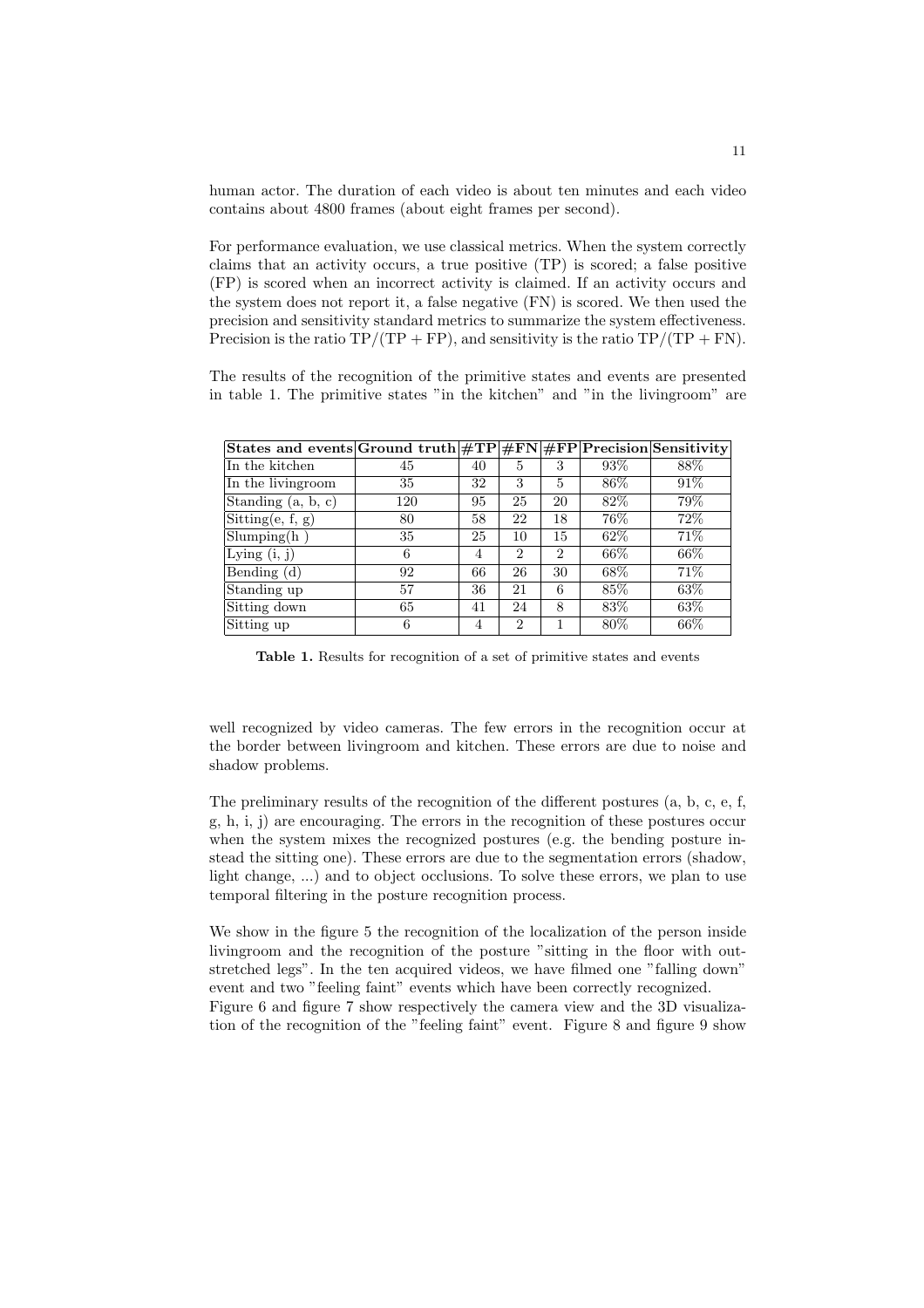

Fig. 5. Recognition of two video events in Gerhome laboratory. (a) 3D visualization of the experimental site "Gerhome", (b) person is in the livingroom, (c) person is sitting in the floor with outstretched legs



Fig. 6. Recognition of the "feeling faint" event



Fig. 7. 3D visualization of the recognition of the "feeling faint" event

respectively the camera view and the 3D visualization of the recognition of the "falling down" event.

# 5 Conclusions and Future Works

In this paper we have described a cognitive vision approach to recognize a set of activities of interest of elderly at home by using ten 3D key human postures. This approach takes as input only video data and produces as output the set of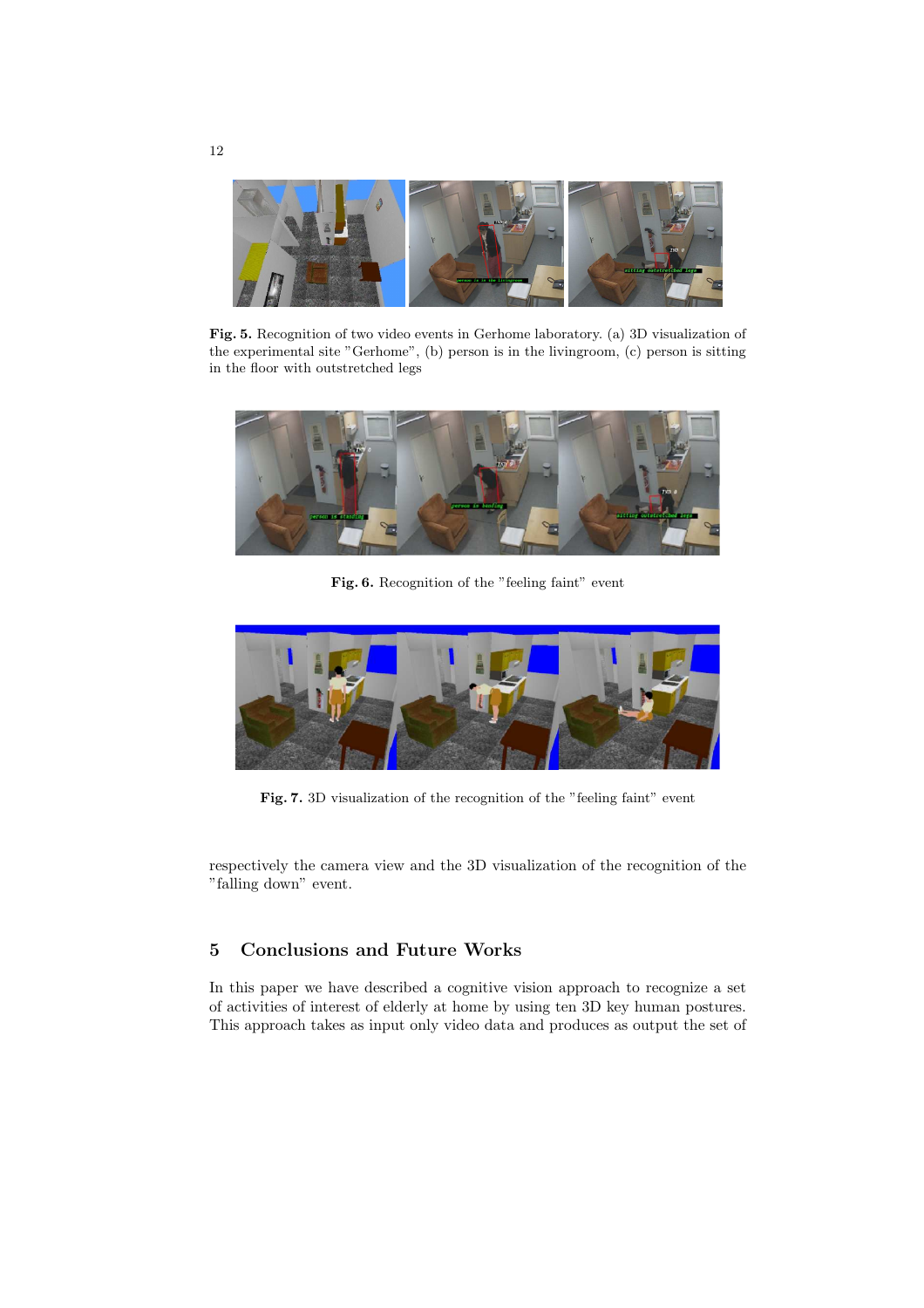

Fig. 8. Recognition of the "falling down" event



Fig. 9. 3D visualization of the recognition of the "falling down" event

the recognized activities.

The first contribution of this work consists in the identifying and modeling of the ten 3D key human postures. These key postures are useful in the recognition of a set of normal and abnormal activities of elderly living alone at home. The second contribution of this work is the modeling of some activities of interest of elderly.

The proposed approach is currently experimented on small datasets, but we will next validate the performance of our approach on larger datasets (long videos on a long term period with different persons). Currently 14 different video sequences (more than 56 hours) have been recorded with elederly people in Gerhome laboratory. We plan two other different studies with elderly  $(+ 70 \text{ years})$  which will take place during the next six months. The first study will be performed in a clinical center (e.g. hospital, nursing home), and the second one in a free living environment (home of elderly people). We also plan to study some other postures and take account gestures in order to detect finer activities (e.g. kneeling). Moreover, we envisage to analyze which sensors in addition to video cameras

are the best for monitoring most activities of daily living. Our ultimate aim is to determine the best set of sensors according to various criteria such as cost, number of house occupants and presence of pets.